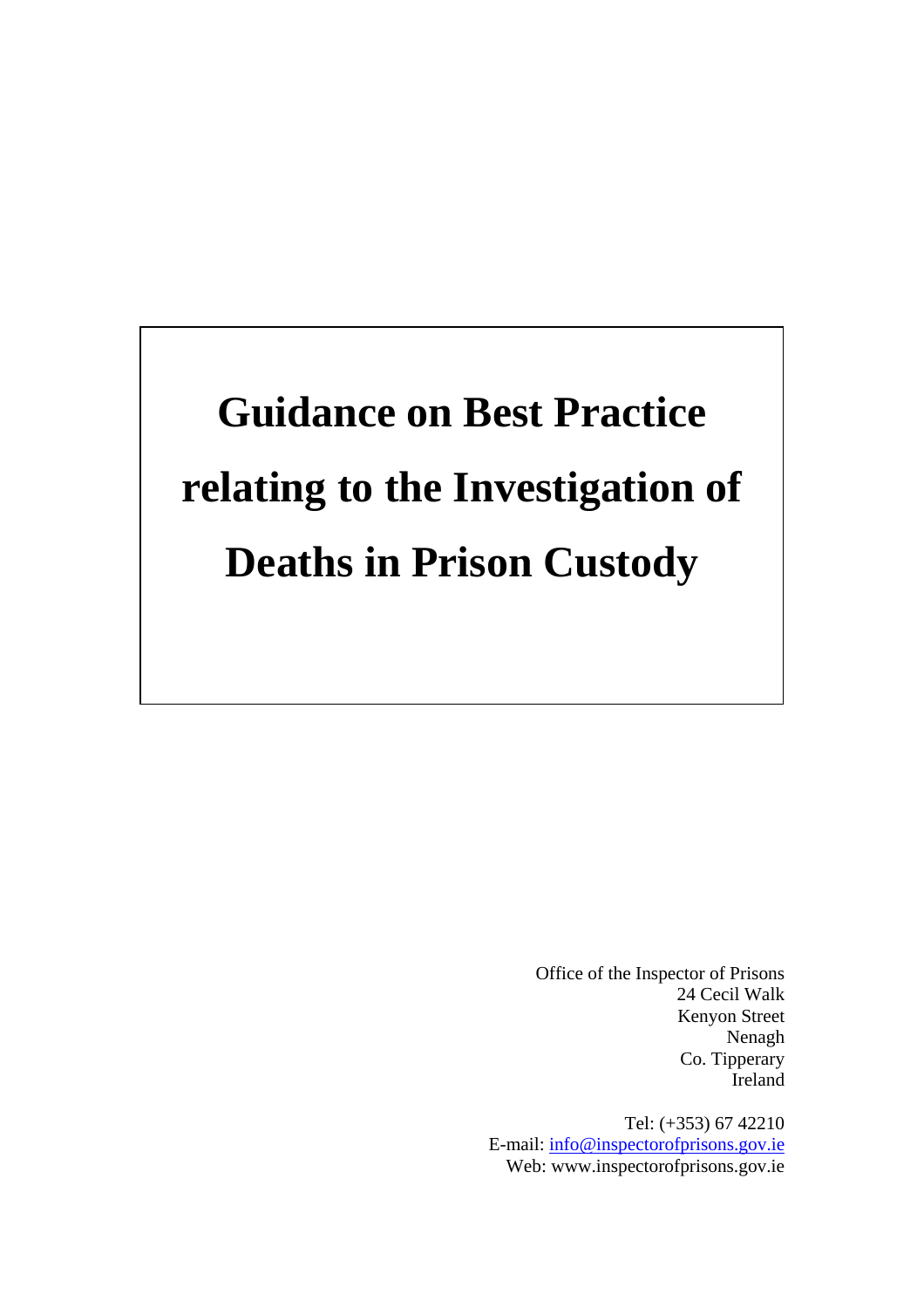## **Guidance on Best Practice relating to the Investigation of Deaths in Prison Custody**

Presented to the Minister for Justice and Law Reform pursuant to Part 5 of the Prisons Act 2007.

Judge Michael Reilly Inspector of Prisons

21<sup>st</sup> December 2010

**© Inspector of Prisons 2010**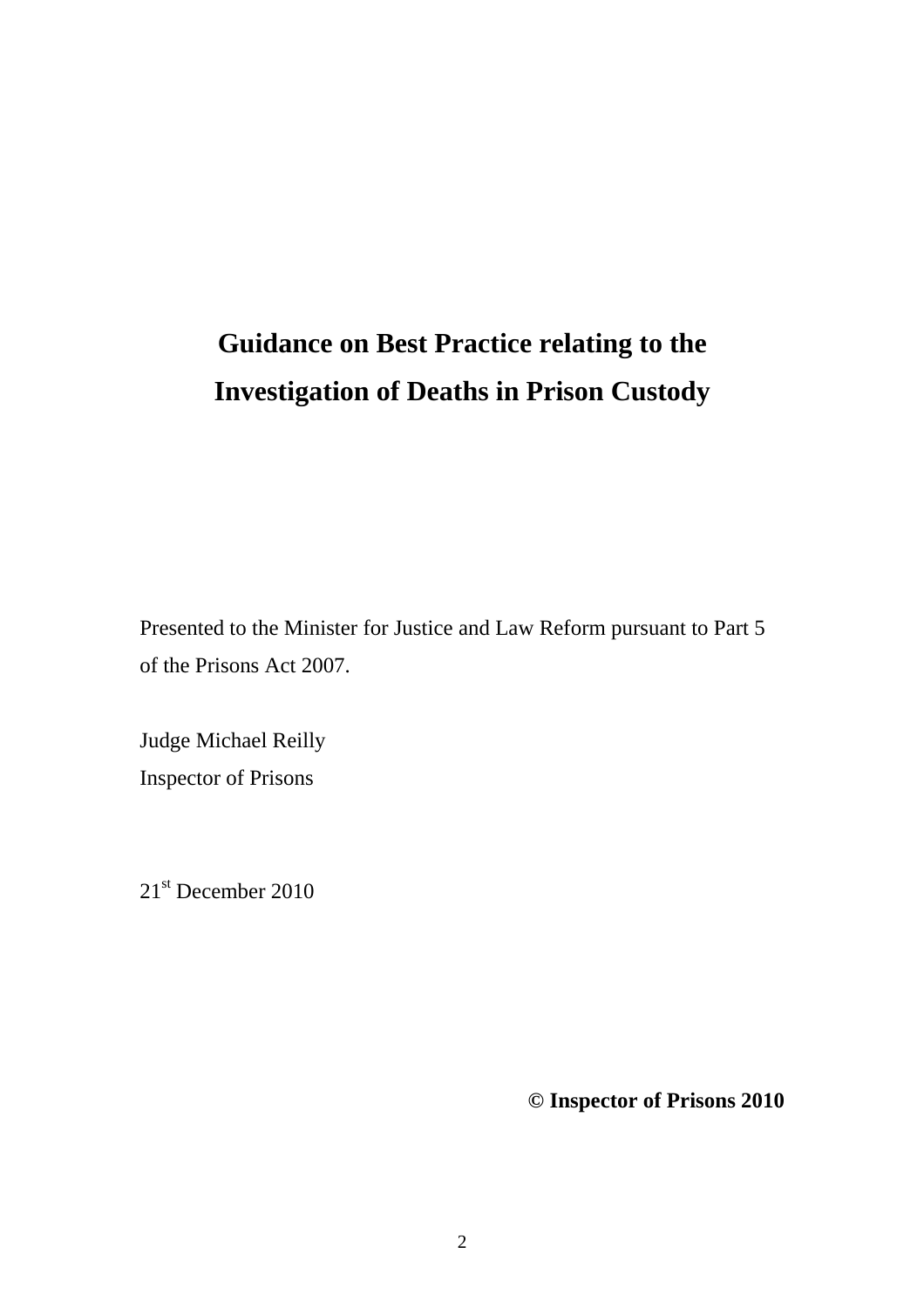## **Contents**

| <b>Acknowledgements</b>                                               | 4  |
|-----------------------------------------------------------------------|----|
| <b>Chapter 1</b>                                                      | 5  |
| Introduction                                                          |    |
| <b>Chapter 2</b>                                                      | 6  |
| Overview of the current investigation procedures following a death in |    |
| the custody of the Irish Prison Service                               |    |
| <b>Chapter 3</b>                                                      | 9  |
| Guidance on best practice for investigating deaths in prison custody  |    |
| <b>Chapter 4</b>                                                      | 19 |
| <b>Conclusions and Recommendations</b>                                |    |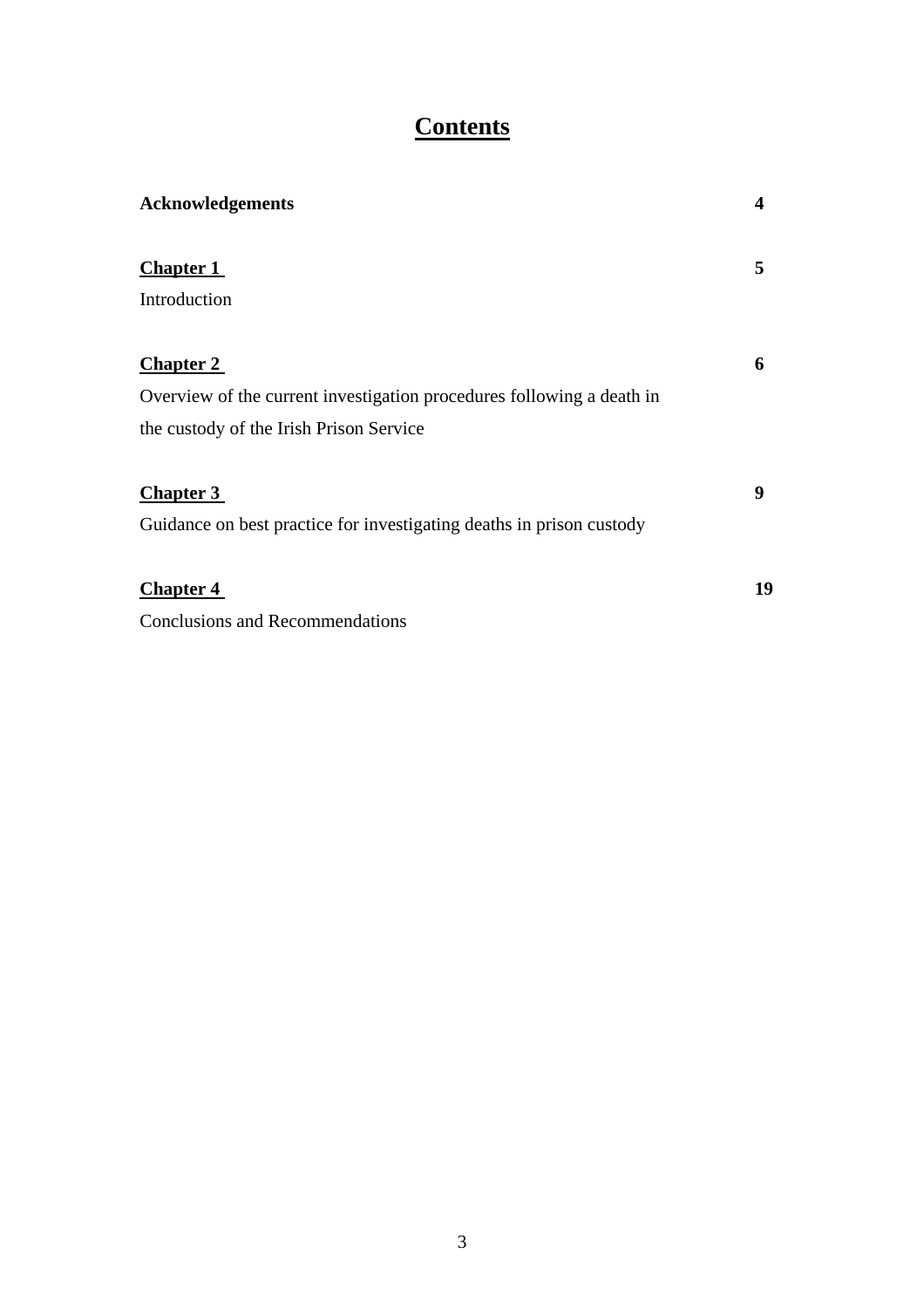### **Acknowledgements**

I would like to thank the Irish Prison Service, Governors and senior managers for their constant willingness in assisting me in all aspects of my investigation of the present procedures whereby deaths in prisons are investigated and for making available to me and my team all documents and records that were requested to assist in the compiling of this Report.

I would particularly like to acknowledge the time consuming and accurate work done by Ms. Aoife Watters in researching "best practice" as set out in Chapter 3 of this Report.

I am indebted to my small team of Ms. Linda Larkin (Office Manager), Ms. Aoife Watters (Researcher), Ms. Michelle Ryan and Mr. John Byrne. They are a dedicated, interested and cohesive team who work long hours, often outside normal office hours and for that I thank them.

Judge Michael Reilly Inspector of Prisons

21<sup>st</sup> December 2010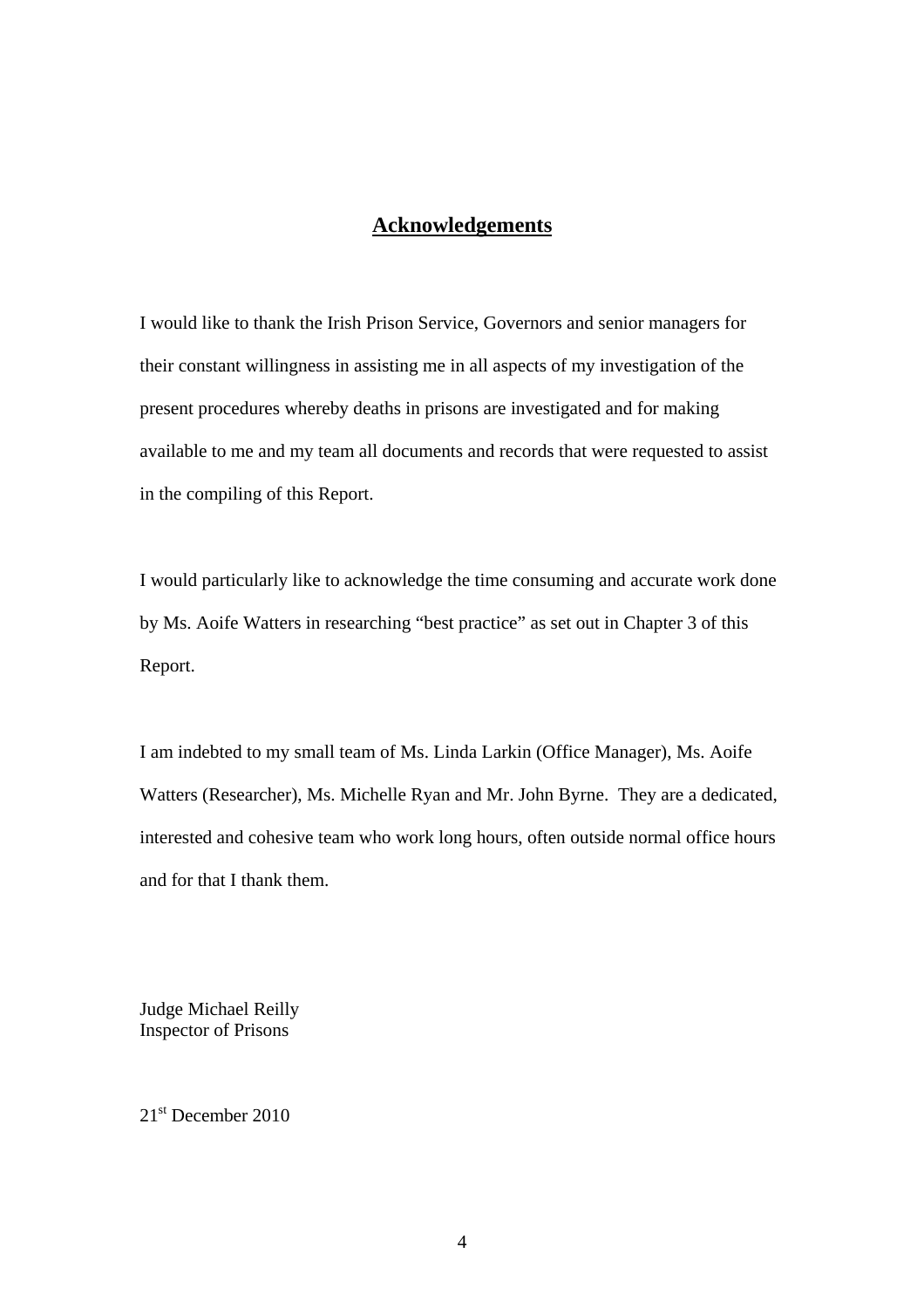## **Chapter 1 Introduction**

- 1.1 A State is obliged to protect the human rights of its citizens. When a State deprives citizens (and others) of their liberty it has a heightened obligation to protect their human rights. The right to life is the most fundamental of human rights. A State is therefore under a duty to protect the lives of prisoners in its custody. When a prisoner dies while in the custody of the State it has been established that there is an obligation on the State to conduct an effective investigation into the death of such prisoner.
- 1.2 Over the three year period since taking up the position of Inspector of Prisons I have examined the investigation procedure employed by the Irish Prison Service when investigating deaths in custody. I found that there is no consistent procedure for the investigation of prisoners' deaths across the Irish Prison Service. I also found that such investigations did not meet the requirements of international best practice.
- 1.3 The purpose of this Report is to give an overview of the current investigation process (Chapter 2), to give guidance having regard to international best practice (Chapter 3), to reach conclusions and to make a number of recommendations as to how the current process could be improved to comply with this State's obligations in this regard (Chapter 4).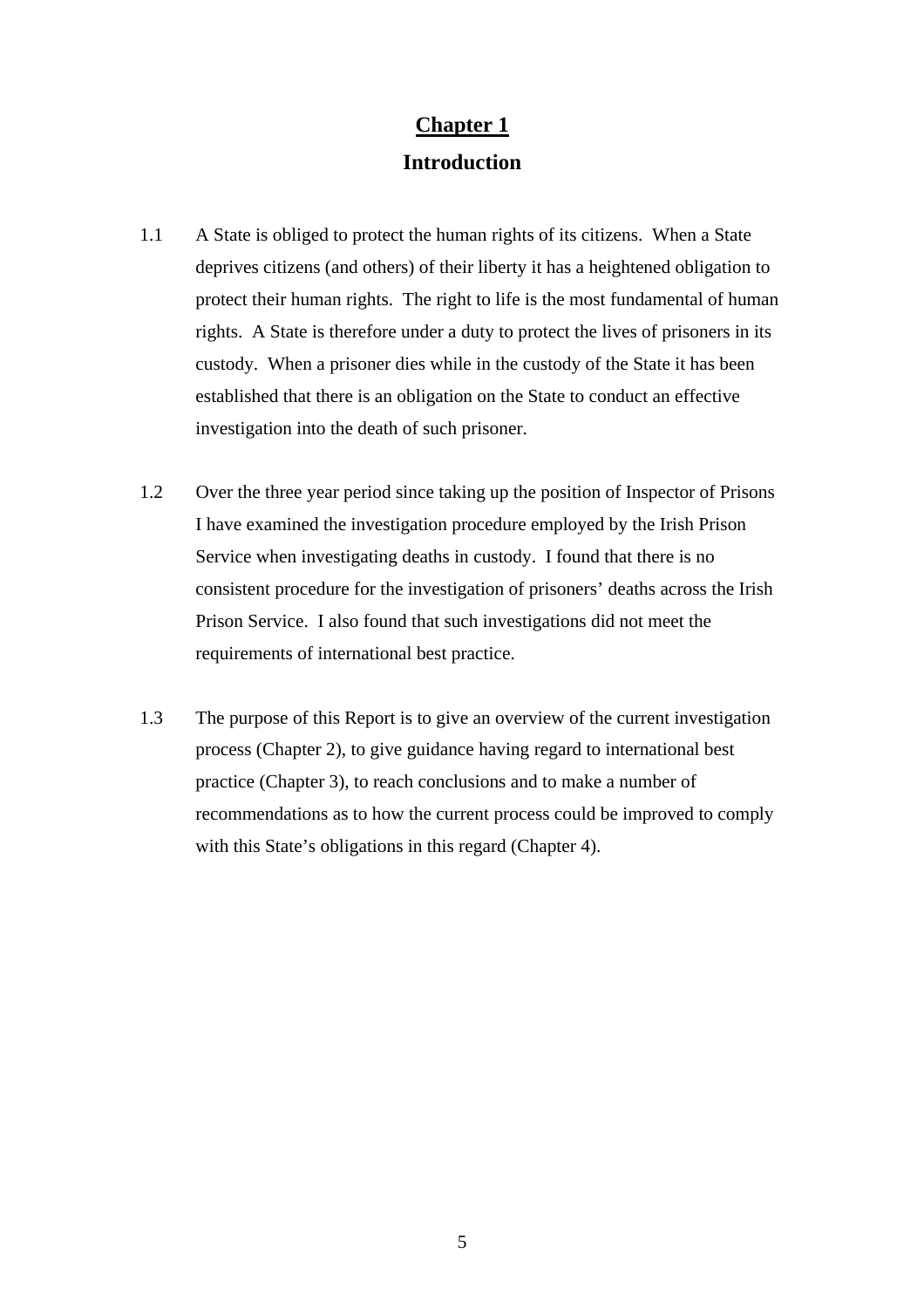#### **Chapter 2**

## **Overview of current investigation procedures following a death in the custody of the Irish Prison Service**

- 2.1 There are a number of categories of prisoners deemed to be in the custody of the Irish Prison Service. Prisoners in the State's 14 prisons are in the physical custody of the Irish Prison Service. Prisoners are also in the physical custody of the Irish Prison Service whilst in hospital either as a day patient or an inpatient when they are in the care of prison officers (or in the community subject only to electronic tagging orders) or on temporary release while in the care of prison officers. This Report deals with the investigation of the deaths of these categories of prisoners. Prisoners are also deemed to be in the custody of the Irish Prison Service while living in the community on Temporary Release before the termination of their sentences. Prisoners sentenced to life imprisonment but released on licence are also regarded as being in the custody of the Irish Prison Service until they die. The investigation (if any) of the deaths of these last two categories are not relevant to this Report. There is a third category of persons who are deprived of their liberty by the State. These are people in the Central Mental Hospital who have been transferred to the hospital from prison. I do not have powers of inspection of such coterie of prisoners. There is a lacuna in the law in this regard. I feel that the investigation of the deaths of such persons should be treated in the same way as deaths in custody of the categories of prisoners set out in the first part of this paragraph and that best practice as set out in this Report should apply in all such cases.
- 2.2 Following the death of a prisoner in prison the Governor is obliged under Rule 47 of the Irish Prison Rules 2007 to inform, *inter alia,* the deceased's next of kin, the Coroner having jurisdiction, An Garda Síochána, the Minister for Justice and Law Reform (hereinafter in this Report referred to as the 'Minister'), the Director General of the Irish Prison Service and the Inspector of Prisons.

6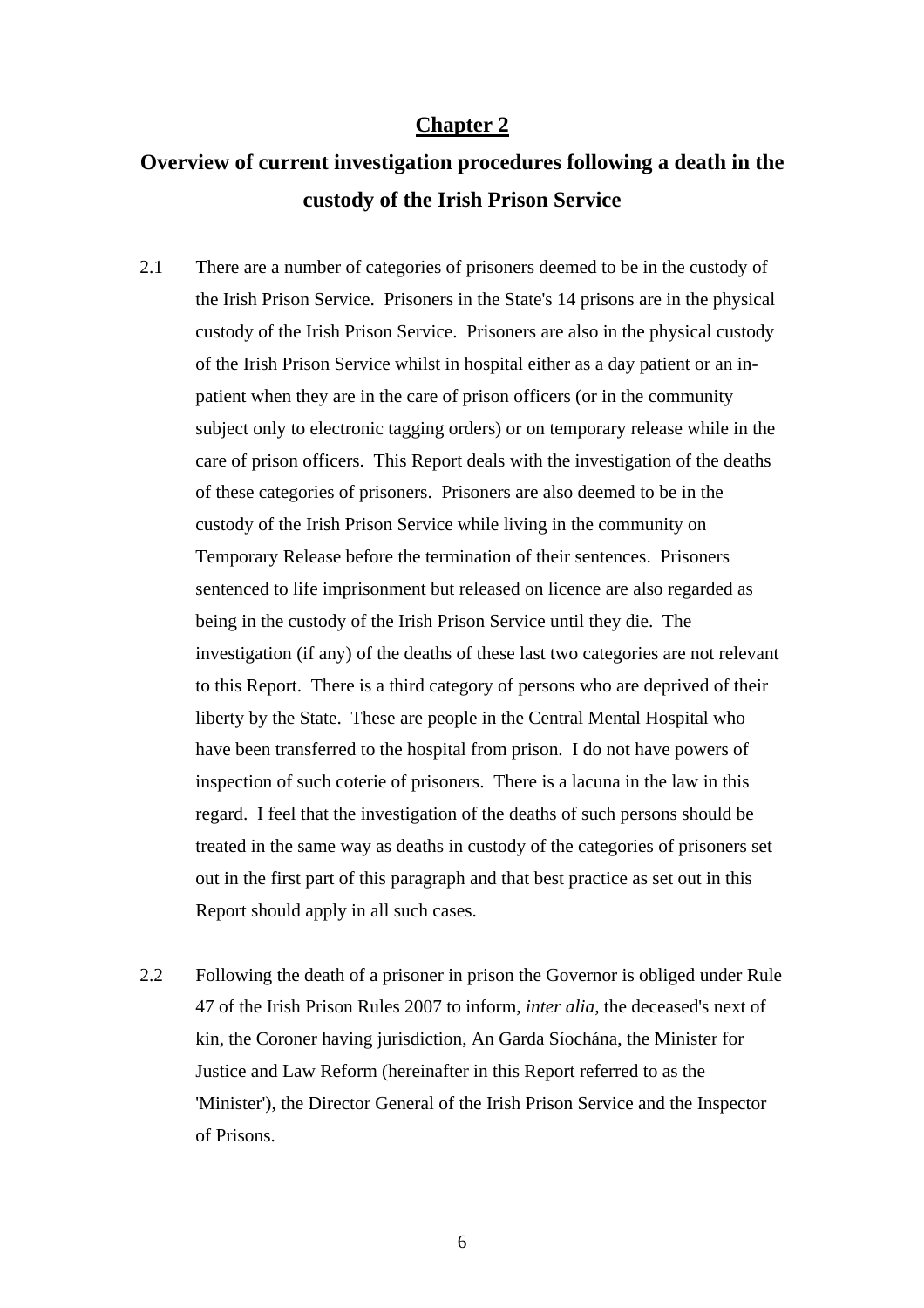- 2.3 At present three different concurrent investigations may be carried out when a death in custody occurs. These are investigations by An Garda Síochána, the Coroner having jurisdiction and an internal investigation by the particular prison. I outline briefly in paragraphs 2.4 to 2.7 the form such investigations take.
- 2.4 In all cases when a death in custody occurs the Gardaí are notified. The Gardaí carry out an investigation to ascertain if a full criminal investigation should be carried out. If appropriate such an investigation is carried out and, where relevant, a prosecution follows.
- 2.5 In all cases when a death in custody occurs the Coroner having jurisdiction is notified. An inquest is held in all cases. The purpose of the inquest is to
	- (a) establish the facts surrounding the death,
	- (b) place those facts on the public record, and
	- (c) make findings on
		- 1. the identification of the deceased,
		- 2. the date and place of death, and
		- 3. the cause of death.

 In this country a verdict of 'unlawful killing' can be brought in in appropriate cases.

- 2.6 The Prison Governor carries out an internal investigation. The procedure adopted in such internal investigations may differ from prison to prison but in broad terms involves a Chief Officer from that prison collecting reports from prison officers which set out, mostly in inadequate detail, what they know of the circumstances surrounding the death of the prisoner. This is an internal investigation undertaken by the specific prison authorities responsible for vindicating the prisoner's right to life.
- 2.7 The Governor of the prison is required to prepare a report on every prisoners' death in prison for the Minister under Rule 47(8) of the Irish Prison Rules 2007. The Inspector of Prisons also gets a copy of this report. The report is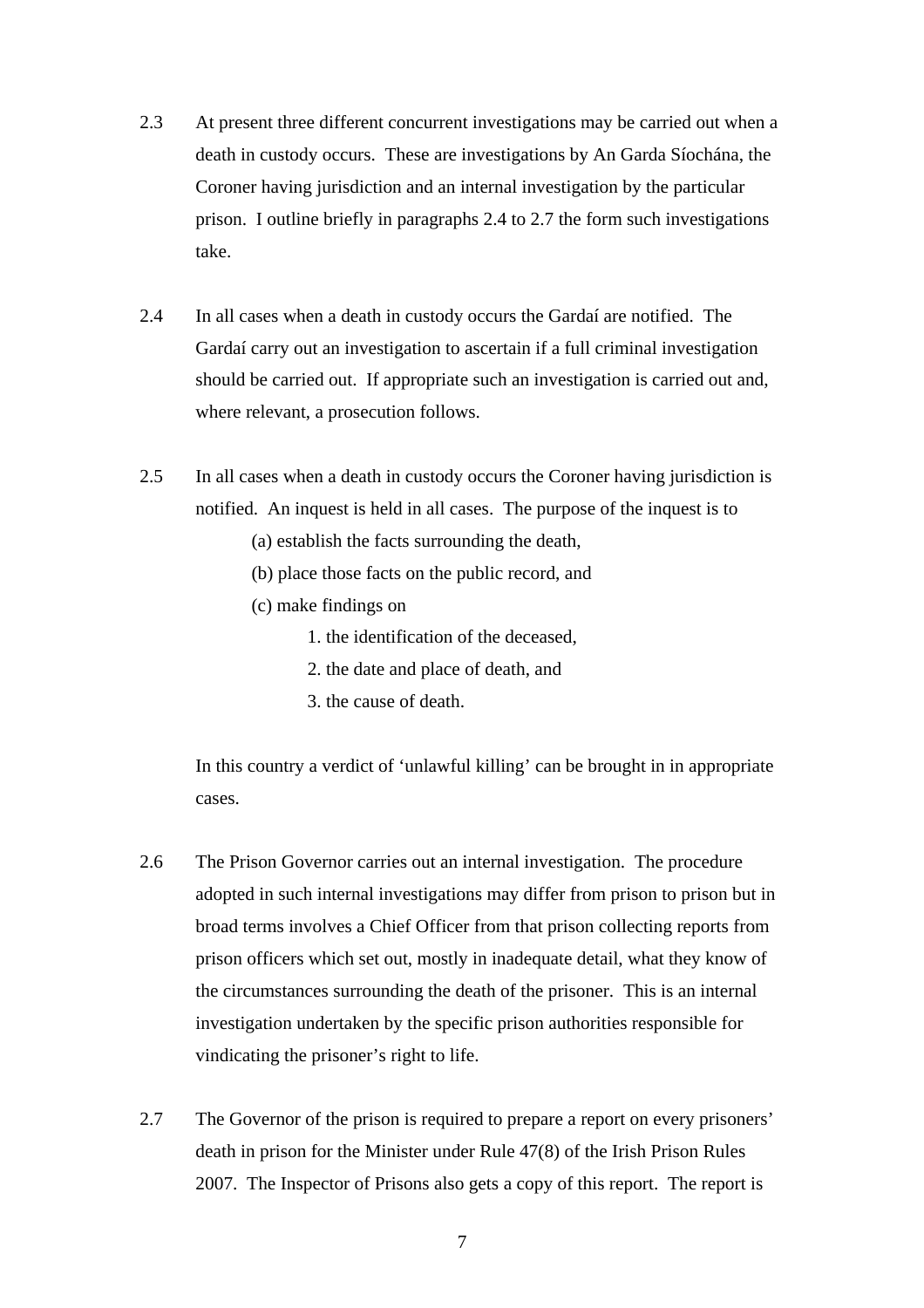generally not finalised until after the Coroner's inquest is held. Included in the report are, *inter alia,* details regarding the prisoner's history in prison, the result of any criminal investigation regarding the prisoner's death, medical evidence, the results of the post mortem and toxicology results (where relevant), the statements of the prison officers and an overview by the Governor of the Prison.

- 2.8 I am aware that a Commission of Investigation was established in April 2007 under the Commissions of Investigation Act 2004 following the death in Mountjoy Prison of Prisoner Gary Douch. The terms of reference of the Commission of Investigation are wide. It may be that the Commissioner will address some or all of the issues which are the subject matter of this Report. I am informed that the Report of this investigation is not yet to hand. I am not aware as to when this Report will be published. I deemed it necessary, for the reasons set out in paragraph 1.2 and, because of the inadequacies of the present process to address this serious and important issue of deaths of prisoners while in custody.
- 2.9 This Report is to be taken as guidance to the Department of Justice and Law Reform, the Irish Prison Service and local Prison Management as to the procedures that should be adopted when a prisoner dies in custody.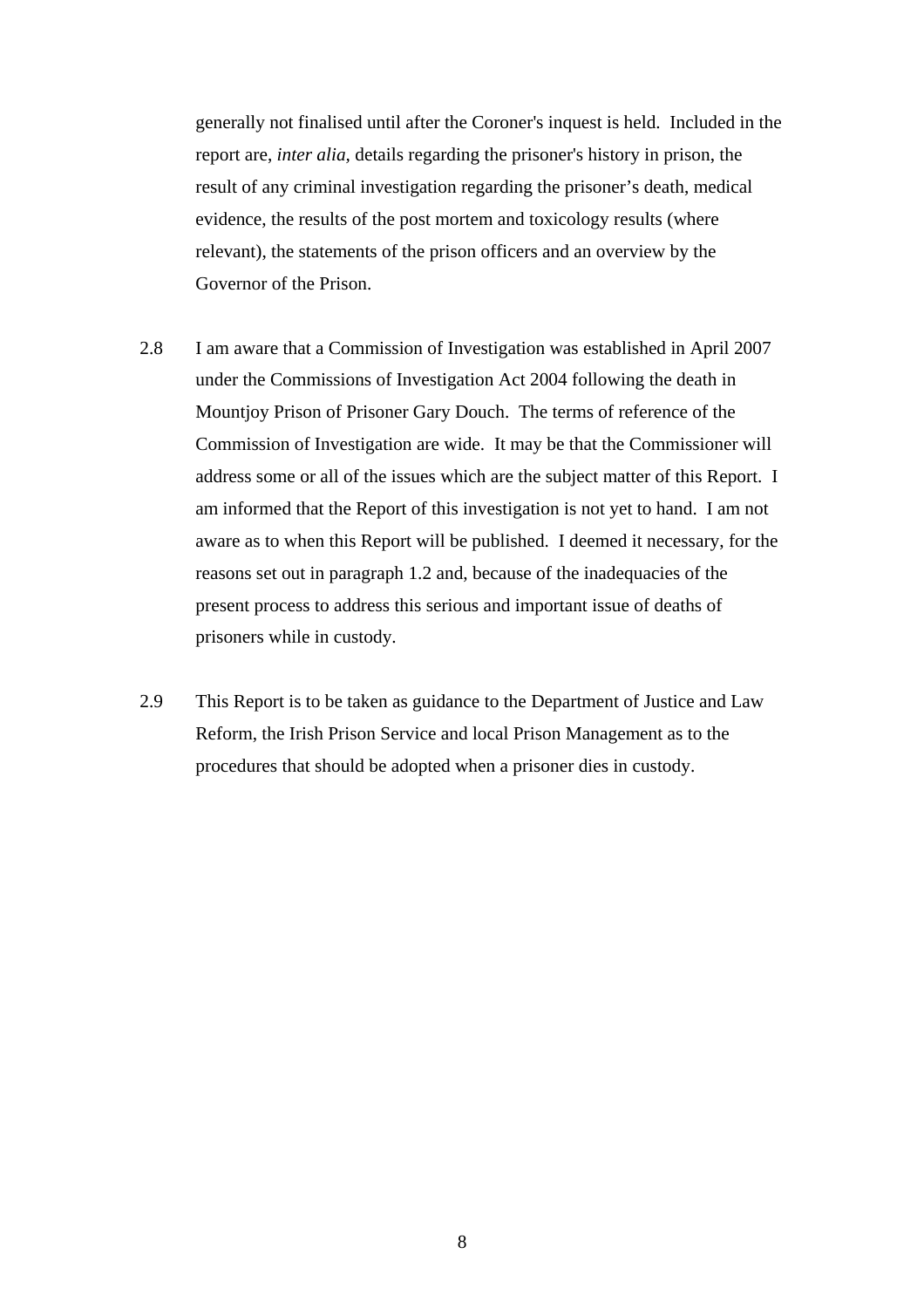#### **Chapter 3**

## **Guidance on best practice for investigating deaths in prison custody**

- 3.1 Article 2 of the European Convention on Human Rights provides for the fundamental right to life. It confers an obligation on the State to protect the lives of its citizens and particularly the lives of those who it deprives of their liberty. Through its jurisprudence the European Court of Human Rights (and it's predecessor the Commission) has determined that there are three elements to Article 2:-
	- (a) The case of **McCann and Ors -v- United Kingdom[1](#page-8-0)** decided that individuals must be protected from killings by state agents, including unintentional killings that result from more than the minimum use of force absolutely necessary as defined in the second paragraph of Article  $2^2$  $2^2$ .
	- (b) The case of **Osman -v- United Kingdom[3](#page-8-2)** decided that there is a positive obligation on the State to protect the lives of individuals who are actually known, or ought to be known, to be at risk. This obligation may be breached in circumstances where the authorities failed to take reasonable measures within the scope of their powers to avert the risk to the prisoner. It was breached in the case of **Rebai -v- France[4](#page-8-3)** where the threat came from a third party (in this case a cell mate) and in the case of **Keenan -v- United Kingdom[5](#page-8-4)** where the threat came from the detainee himself.

<span id="page-8-0"></span><sup>1</sup> Report of the European Commission for Human Rights of 4<sup>th</sup> March 1994 (see also the Judgement of the European Court of Human Rights of  $5<sup>th</sup>$  September 1995)

<span id="page-8-1"></span> $\frac{3}{2}$  Simor, J., (ed), "Human Rights Practice", (2008) London: Sweet and Maxwell, at para 2.003  $\frac{3}{2}$  Indecement of 28<sup>th</sup> October 1008

 $\frac{3}{4}$  Judgement of 28<sup>th</sup> October 1998

<span id="page-8-2"></span> $\frac{4 \text{ Decision of the European Commission of Human Rights, } 25^{\text{th}} \text{ February } 1997}$ 

<span id="page-8-4"></span><span id="page-8-3"></span> $<sup>5</sup>$  Judgement of 3<sup>rd</sup> April 2001</sup>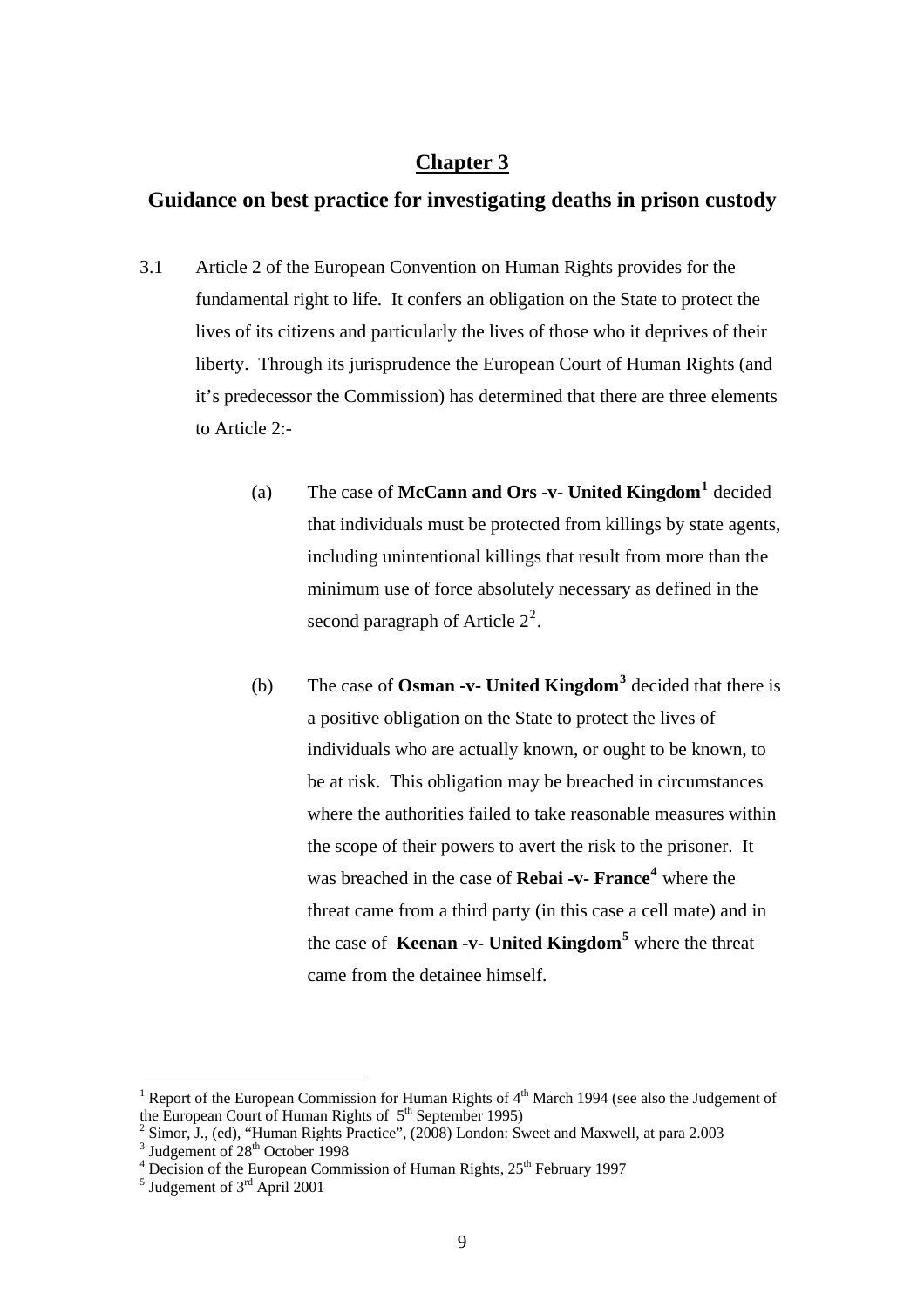(c) The case of **Edwards -v- United Kingdom[6](#page-9-0)** decided that there is a second positive obligation on the State to carry out an effective investigation following a death in state custody.

I dealt with the State's obligations under the first two elements in Chapter 4 of my Report titled "*The Irish Prison Population- an examination of duties and obligations owed to prisoners*", (published in October 2010). The third element, referred to as the procedural requirement of Article 2, is the subject matter of this Report.

3.2 The procedural aspect of Article 2 was first considered by the European Commission of Human Rights and confirmed by the European Court of Human Rights in **Mc Cann and others -v- United Kingdom**[7](#page-9-1) which involved the killing of 3 suspected IRA members by the security forces during a security force operation in Gibraltar. The Commission in its Report observed at paragraph 193 that -

> "*Having regard therefore to the necessity of ensuring the effective protection of the rights guaranteed under the Convention, which takes on added importance in the context of the right to life, the Commission finds that the obligation imposed on the State that everyone's right to life shall be protected by law may include a procedural aspect. This includes the minimum requirement of a mechanism whereby the circumstances of a deprivation of life by the agents of a state may receive public and independent scrutiny".*

In this case it was established that the State has a duty to investigate killings by members of its security forces. The European Court of Human Rights in the case of **Edwards -v- United Kingdom** extended this duty to include all deaths in state custody. The Court made this duty clear in the case of **Salman -v-Turkey** where it stated that the duty to investigate deaths in custody "*is not* 

<span id="page-9-0"></span> $^6$  Judgement of  $14^{\text{th}}$  March 2002<br><sup>7</sup> Report of  $4^{\text{th}}$  March 1994

<span id="page-9-1"></span>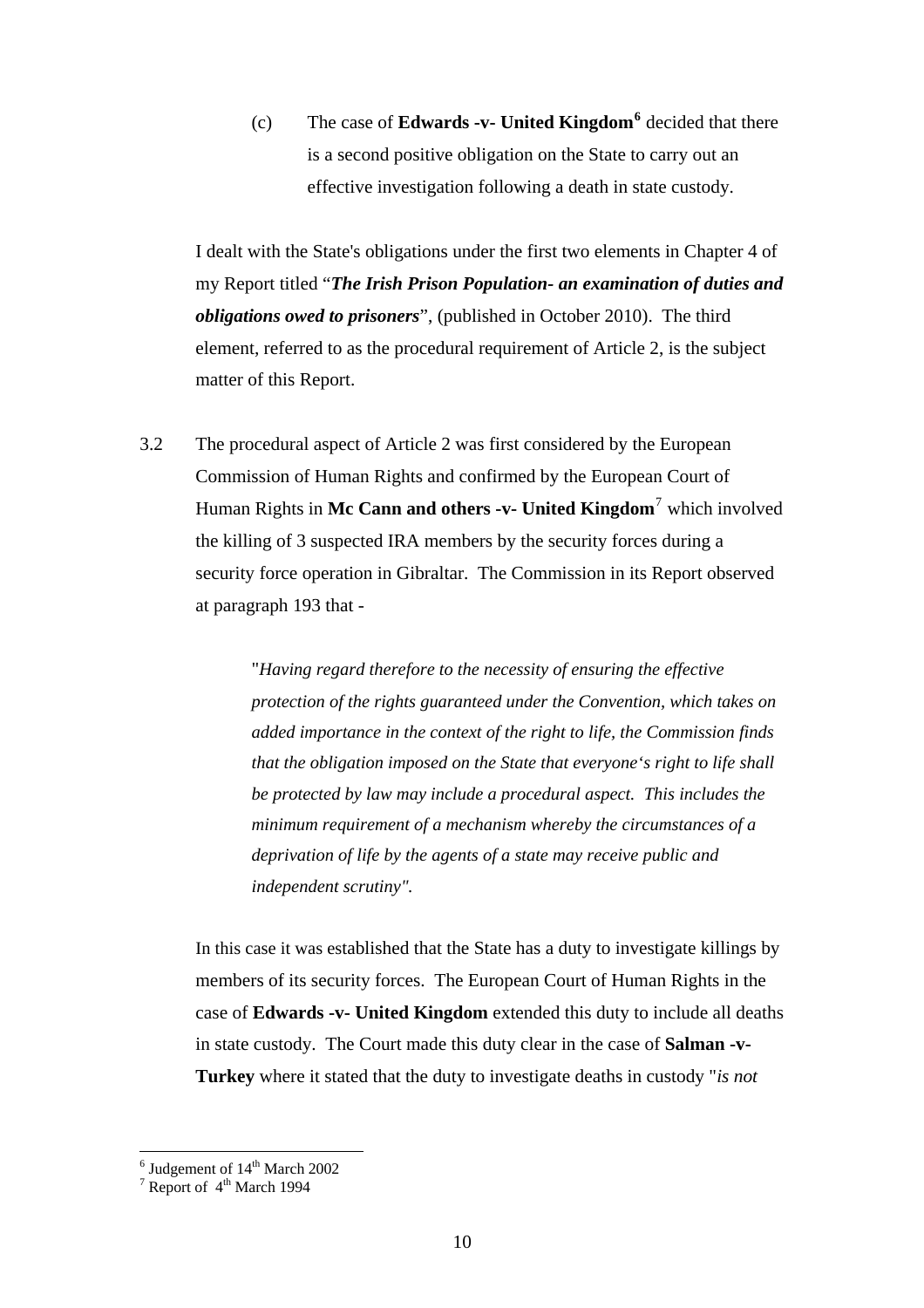*confined to cases where it is apparent that the killing was caused by an agent of the State"[8](#page-10-0) .* 

- 3.3 The requirements for an effective investigation under the third element of Article 2 were outlined by the European Court of Human Rights in **Jordan -v-**United Kingdom<sup>[9](#page-10-1)</sup>:-
	- (a) The first requirement is that the investigation must be initiated by the State with the Court observing at paragraph 105 that -

"*The obligation to protect the right to life under Article 2 of the Convention, read in conjunction with the State's general duty under Article 1 of the Convention to "secure to everyone within [its] jurisdiction the rights and freedoms defined in [the] Convention", also requires by implication that there should be some form of effective official investigation when individuals have been killed as a result of the use of force. The essential purpose of such investigation is to secure the effective implementation of the domestic laws which protect the right to life and, in those cases involving State agents or bodies, to ensure their accountability for deaths occurring under their responsibility. What form of investigation will achieve those purposes may vary in different circumstances. However, whatever mode is employed, the authorities must act of their own motion, once the matter has come to their attention. They cannot leave it to the initiative of the next of kin either to lodge a formal complaint or to take responsibility for the conduct of any investigative procedures*."

(b) The second requirement of an effective investigation is that it must be independent. The Court stated at paragraph 106 that -

 "*it may generally be regarded as necessary for the persons responsible for and carrying out the investigation to be independent* 

<sup>&</sup>lt;sup>8</sup> Judgement of  $27<sup>th</sup>$  June 2000, at para. 105<sup>9</sup> Judgement of  $4<sup>th</sup>$  May 2001

<span id="page-10-1"></span><span id="page-10-0"></span> $9$  Judgement of  $4<sup>th</sup>$  May 2001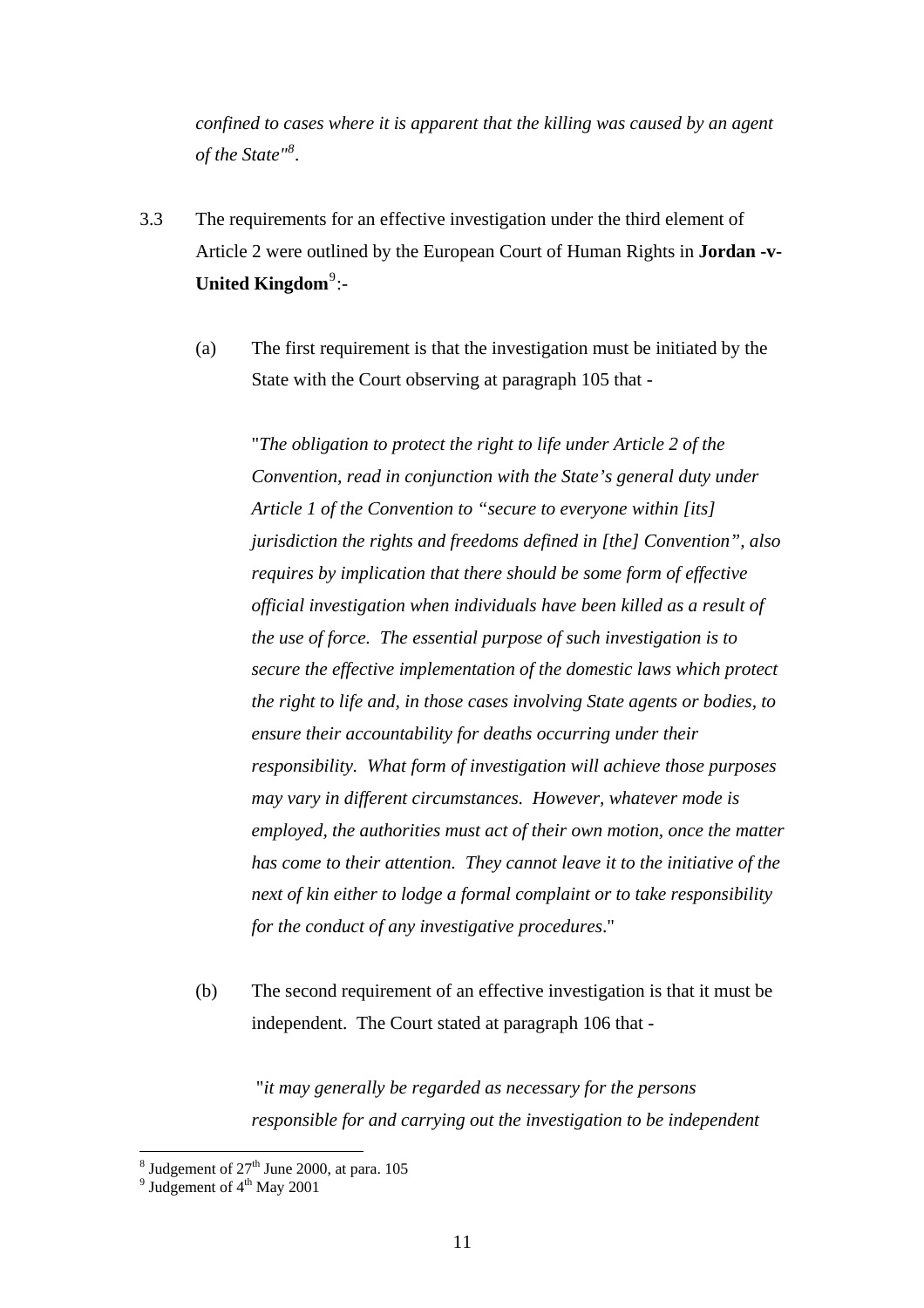*from those implicated in the events. This means not only a lack of hierarchical or institutional connection but also a practical independence*".

(c) The third requirement of an effective investigation is whether it is, in the words of the Court found at paragraph 107, -

*"capable of leading to a determination of whether the force used in such cases was or was not justified in the circumstances and to the identification and punishment of those responsible. This is not an obligation of result, but of means. The authorities must have taken the reasonable steps available to them to secure the evidence concerning the incident, including, inter alia, eye witness testimony, forensic evidence and, where appropriate, an autopsy which provides a complete and accurate record of injury and an objective analysis of clinical findings, including the cause of death. Any deficiency in the investigation which undermines its ability to establish the cause of death or the person or persons responsible will risk falling foul of this standard".* 

(d) The fourth requirement is the promptness within which the investigation is initiated. The Court acknowledged the importance of the investigation being initiated promptly stating at paragraph 108 that-

"*It must be accepted that there may be obstacles or difficulties which prevent progress in an investigation in a particular situation. However, a prompt response by the authorities in investigating a use of lethal force may generally be regarded as essential in maintaining public confidence in their adherence to the rule of law and in preventing any appearance of collusion in or tolerance of unlawful acts*".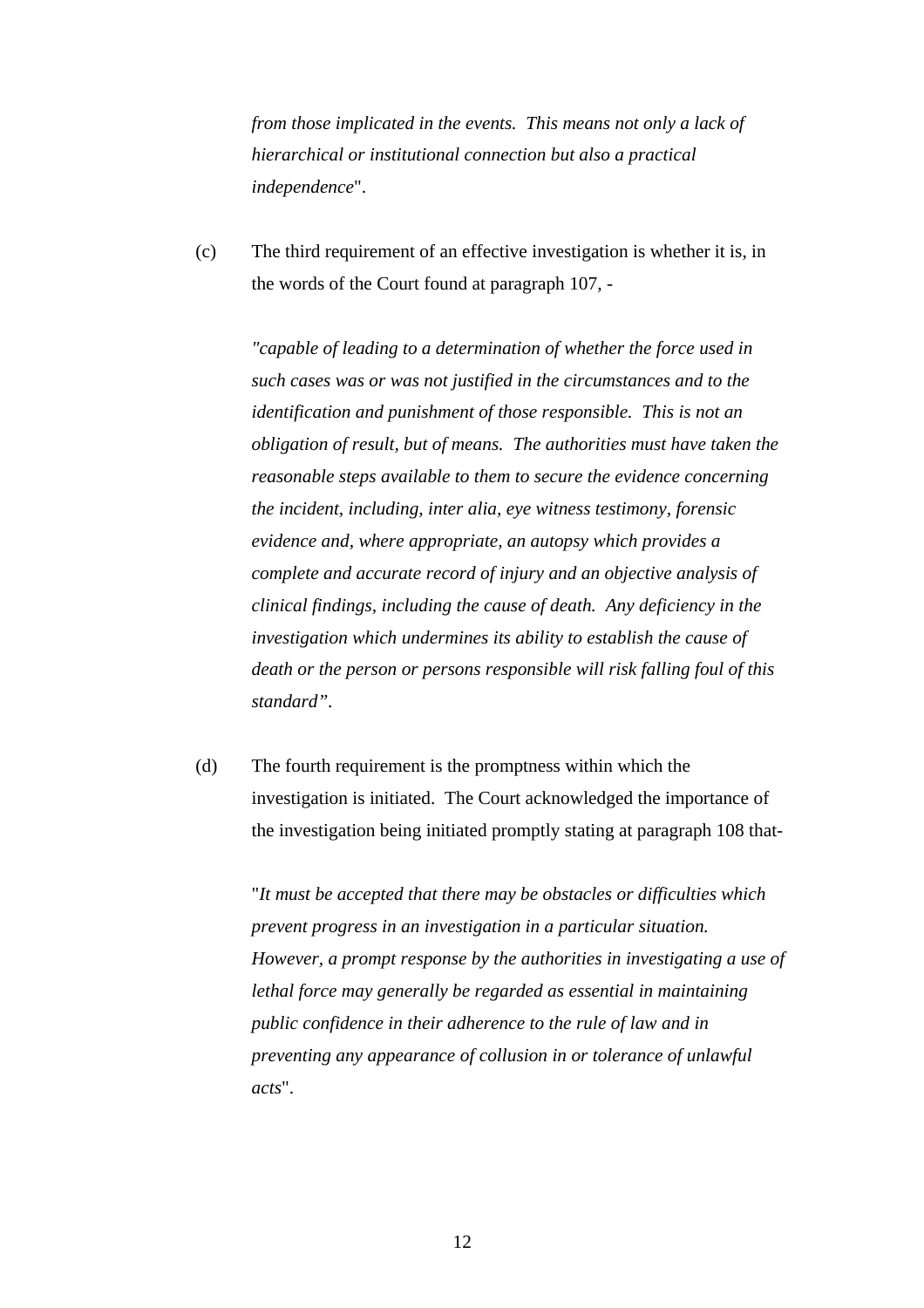(e) The fifth requirement is that there must be an element of public scrutiny in order to ensure public confidence in the investigation. The Court acknowledged at paragraph 109 that -

"*there must be a sufficient element of public scrutiny of the investigation or its results to secure accountability in practice as well as in theory. The degree of public scrutiny required may well vary from case to case*".

(f) The sixth requirement is the involvement of the next of kin in the procedure with the Court stating at paragraph 109 that they should be involved to

"*the extent necessary to safeguard his or her legitimate interests*".

The Court also found that the provision of legal aid to a victim's next of kin may be required to enable adequate representation in the proceedings.

- 3.4 The **Jordan Case** concerned a death following the use of lethal force by police. The European Court of Human Rights in the case of **Edwards -v-United Kingdom** applied the Jordan criteria where the death of a prisoner occurred following an assault by his cell mate who was mentally ill. The European Court's approach in **Edwards** was subsequently endorsed in the United Kingdom by the House of Lords in **R (Amin) -v- Secretary of State for the Home Department[10](#page-12-0)***.*
- 3.5 The European Court of Human Rights in the case of **Keenan -v- United Kingdom** (referred to in greater detail in paragraph 3.15) referred to the suicide of a prisoner in dealing with an application for a remedy under Article 13 of the Convention on Human Rights.

<span id="page-12-0"></span><sup>&</sup>lt;sup>10</sup> [2004] 1 A.C 653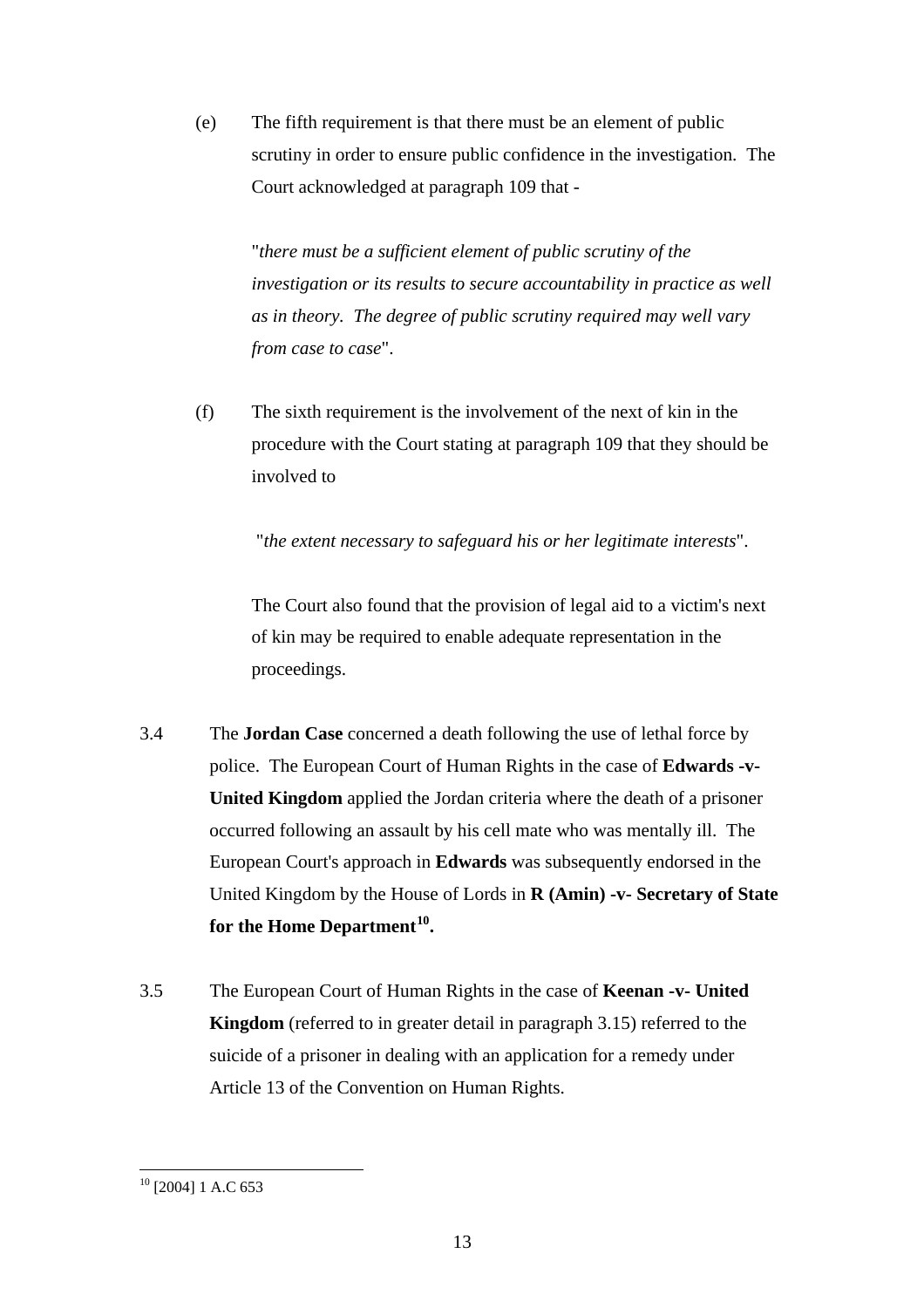- 3.6 It is clear from paragraphs 3.4 and 3.5 that the criteria applied in the **Jordan Case,** as set out in paragraph 3.3, should apply in all cases of deaths in custody.
- 3.7 The burden of proof is on the State to prove that it undertook an effective investigation. In this connection the European Court of Human Rights in the case of **Salman -v- Turkey** stated at paragraphs 99 and 100, that

"*The obligation on the authorities to account for the treatment of an individual in custody is particularly stringent where that individual dies.. Indeed, the burden of proof [in such cases] may be regarded as resting on the authorities to provide a satisfactory and convincing explanation".*

In the absence of such an explanation from the State the Court may conclude that the death was due to acts or omissions on the State's part, as was held in the aforementioned case  $11$ .

- 3.8 The European Court of Human Rights has never conclusively explained what form the investigation should take but through its jurisprudence it can be deduced what forms will satisfy the Article 2 requirements. The different forms of investigations that have been examined by the Court are discussed in paragraphs 3.9 to 3.18.
- 3.9 In many countries one of the main forms of investigation following a death in custody is that carried out by a coroner through an inquest. Various inquest systems have been examined by the European Court of Human Rights. In **Jordan -v- United Kingdom** the Court found a violation of Article 2 in respect of the failings in the investigation into the death following the use of force by police. In this case a police investigation was undertaken but the Director of Public Prosecutions gave a direction that no prosecution should take place due to insufficient evidence. A coroner's

<span id="page-13-0"></span> $11$  at paragraphs 315-316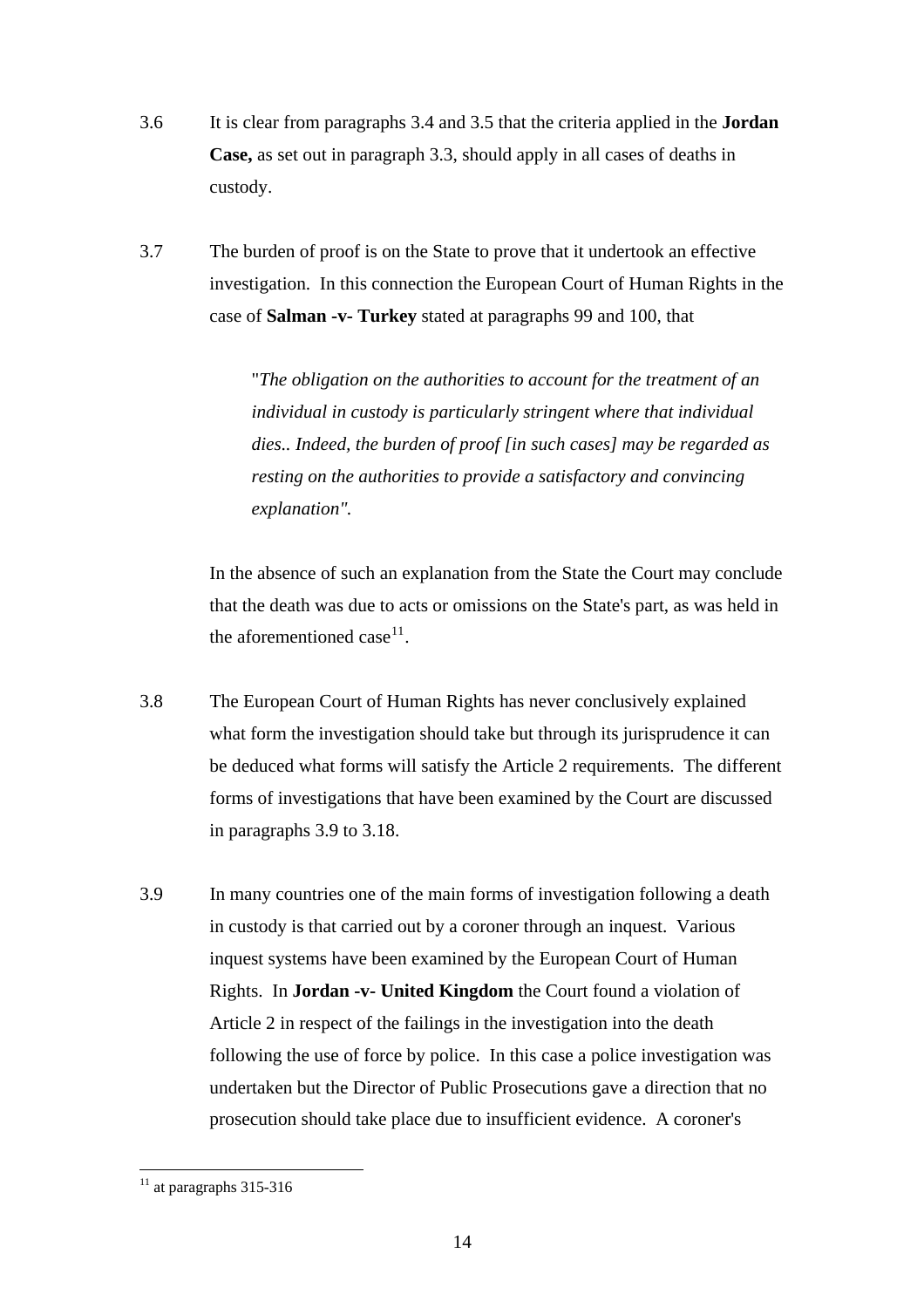inquest was subsequently held (in Northern Ireland) but the European Court of Human Rights concluded at paragraph 130 that although an inquest may provide a useful fact-finding function in some cases*,* 

*"the Court considers that in this case it could play no effective role in the identification or prosecution of any criminal offences which may have occurred and, in that respect, falls short of the requirements of Article 2*".

- 3.10 Similarly in the case of **Kelly and others -v- United Kingdom***[12](#page-14-0)* the Court found that there had been a violation of the procedural aspect of Article 2 as the inquest (in Northern Ireland) could not apportion blame. In this case the relatives had been denied access to relevant documents and there had been excessive delay in holding the inquests into the deaths. In Northern Ireland an inquest can only make findings and not return a verdict and was, therefore, in this case precluded from reaching a verdict of unlawful killing.
- 3.11 Juxtaposed to the findings made in the **Jordan** and **Kelly** cases the Court found in **McCann -v- United Kingdom** that the inquest (in Gibraltar) satisfied the requirements for an effective investigation. It found, *inter alia,* that the proceedings were conducted in public, the next of kin of the deceased were legally represented, evidence from 79 witnesses was heard, the hearing which lasted 19 days involved a detailed examination of the events surrounding the killings and the lawyers representing the next of kin were able to cross-examine the key witnesses. The Court did not consider therefore

"*that the alleged various shortcomings in the inquest proceedings... substantially hampered the carrying out of a through, impartial and careful examination of the circumstances surrounding the killings*" [13](#page-14-1).

<span id="page-14-0"></span><sup>&</sup>lt;sup>12</sup> Judgement of  $4<sup>th</sup>$  May 2001

<span id="page-14-1"></span><sup>&</sup>lt;sup>13</sup> Judgement of  $5<sup>th</sup>$  September 1995 at paragraph 163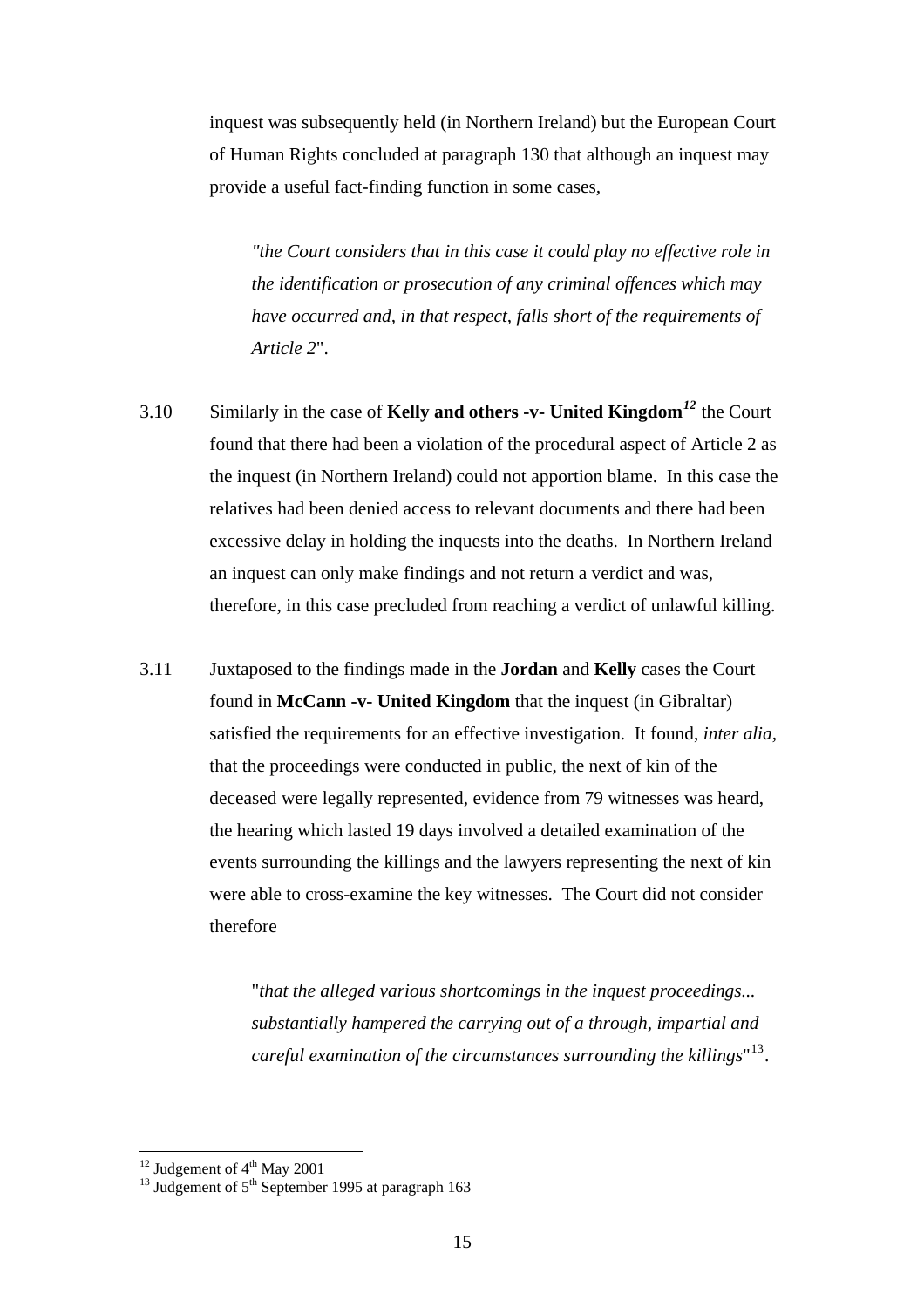In Gibraltar and England inquests can return a verdict including one of unlawful killing.

- 3.12 When an inquest is a primary investigative source into a death in custody a problem may arise if a criminal prosecution is initiated and the inquest has to be suspended pending the conclusion of the criminal prosecution. If the accused pleads guilty at the subsequent trial in many cases evidence may not be heard regarding the circumstances of the death. If the inquest is not subsequently re-opened the procedural obligation under Article 2 will not be satisfied in the absence of another investigation which inquires into the circumstances surrounding the death. The European Court of Human Rights found, for the aforementioned reason, a violation of Article 2 in a number of cases including **Edwards -v- United Kingdom***.*
- 3.13 It is evident from the preceding paragraph that criminal proceedings alone will not satisfy the procedural requirement of Article 2 unless there is an examination of the circumstances surrounding the death.
- 3.14 Article 13 of the European Convention on Human Rights is also of relevance to the procedural requirement under Article 2. Article 13 provides for an effective domestic remedy for an individual whose rights under the Convention have been violated by the State (i.e. state agents). The European Court of Human Rights in the case of **Ergi -v- Turkey***[14](#page-15-0)* explained that the requirements of Article 13 are stricter than those under Article 2 stating at paragraph 98 that *"the effectiveness"* of the remedy provided under Article 13 must be assessed by reference to the serious nature of an allegation under Article 2 of the Convention, and that -

"*the notion of an effective remedy for the purposes of Article 13 entails, in addition to the payment of compensation where appropriate, a thorough and effective investigation capable of leading to the identification and punishment of those responsible and including* 

<span id="page-15-0"></span> $14$  Judgement of  $28<sup>th</sup>$  July 1998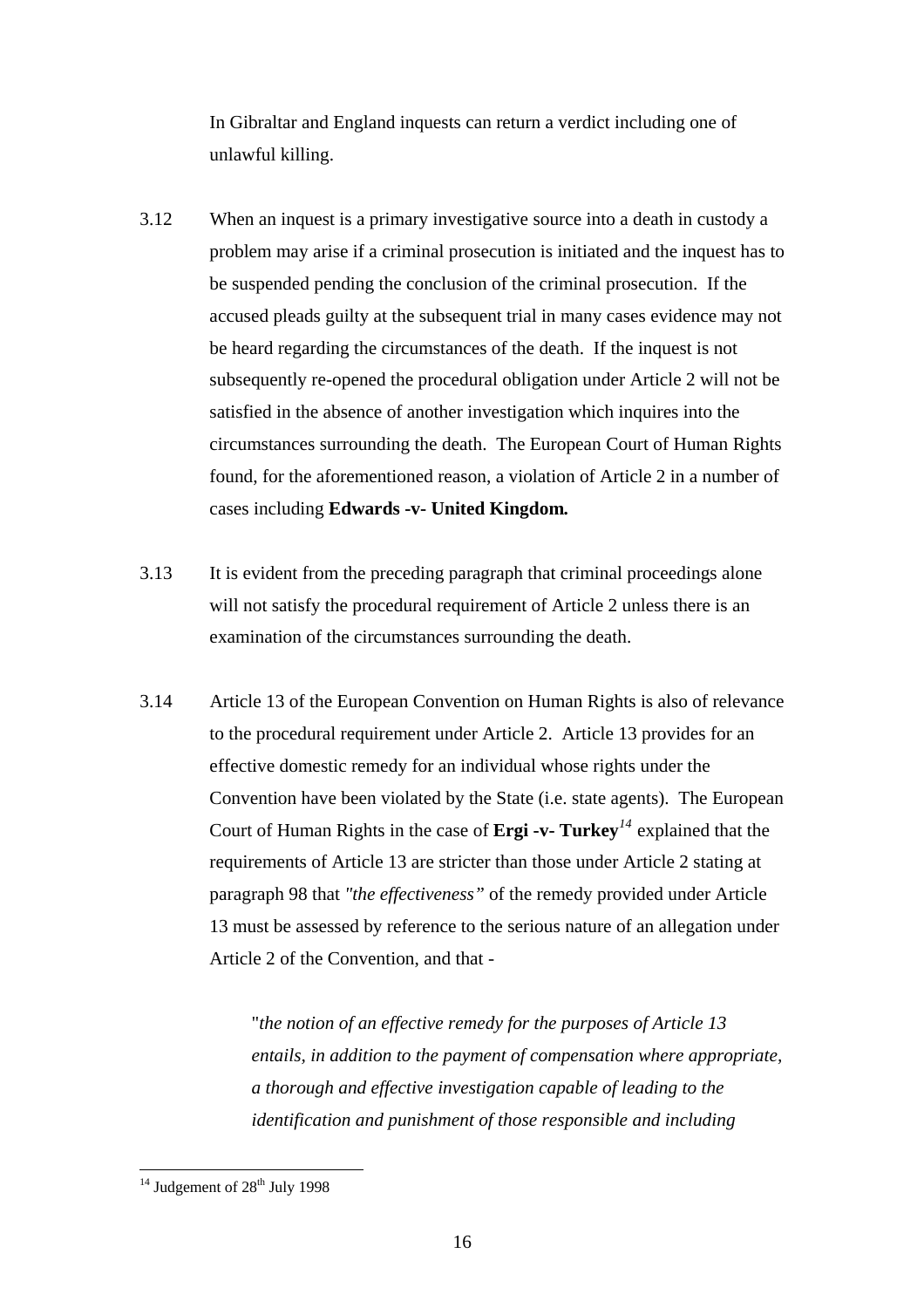*effective access for the relatives to the investigatory procedure. Seen in these terms the requirements of Article 13 are broader than a contracting State's procedural obligation under Article 2 to conduct an effective investigation*".

3.15 The European Court of Human Rights adopted the same position in **Keenan -v- United Kingdom** where the applicant, a mother, was applying for a remedy under Article 13 following her son's death by suicide whilst in prison. The Court held at paragraph 132 that -

> "… *despite the aggregate of remedies referred to by the Government, no effective remedy was available to the applicant in the circumstances of the present case which would have established where responsibility lay for the death of Mark Keenan. In the Court's view, this is an essential element of a remedy under Article 13 for a bereaved parent.*"

3.16 The fact that an individual can pursue a civil claim in relation to a death (that engages Articles 2 or 3 of the Convention) does not discharge the State of its Article 2 procedural obligation to investigate the particular death. In **Jordan -v- United Kingdom** the European Court of Human Rights explained at paragraph 141 that-

> "*Civil proceedings would provide a judicial fact-finding forum, with the attendant safeguards and the ability to reach findings of unlawfulness, with the possibility of damages. It is however a procedure undertaken on the initiative of the applicant, not the authorities and it does not involve the identification or punishment of any alleged perpetrator. As such, it cannot be taken into account in the assessment of the State's compliance with its procedural obligations under Article 2 of the Convention*".

3.17 Therefore, where no proper investigation is undertaken into a death in state custody the remedies normally available for a violation of a Convention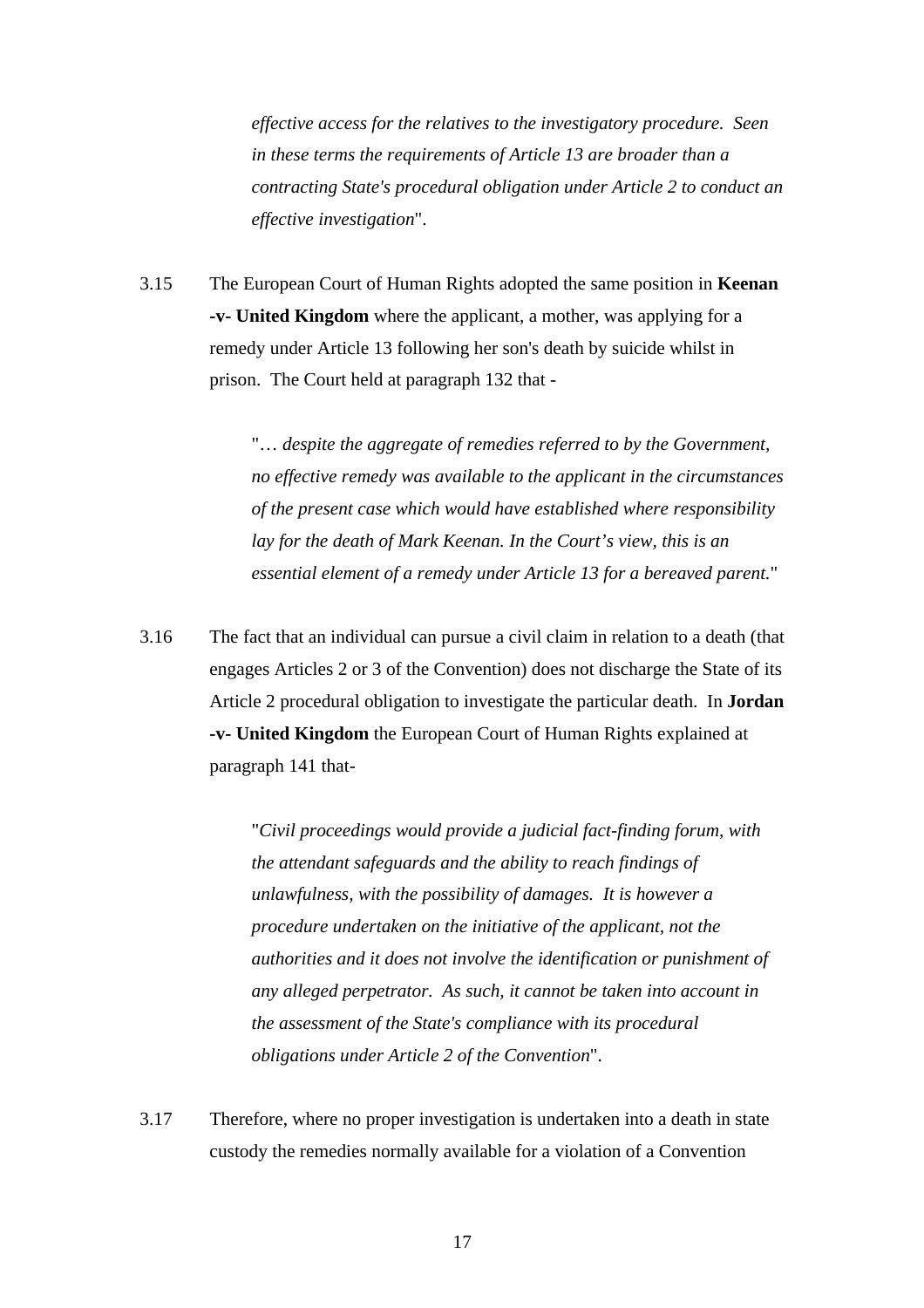Right in a National Court, such as a financial remedy following civil proceedings, may be rendered ineffective<sup>[15](#page-17-0)</sup>.

3.18 Where civil proceedings alone fail to satisfy the requirements under Articles 2 and 13 this impacts on the requirement under Article 35(1) to exhaust domestic remedies before making an application to the European Court of Human Rights. If the domestic remedy is rendered ineffective as in **Keenan -v- United Kingdom** an applicant whose rights have been breached may no longer be required to exhaust all domestic remedies<sup>[16](#page-17-1)</sup>.

<span id="page-17-0"></span><sup>&</sup>lt;sup>15</sup> Korff, D., "The Right to Life- A Guide to the Implementation of Article 2 of the ECHR", (2006) Council of Europe: Strasbourg, at p. 41

<span id="page-17-1"></span> $16$  ibid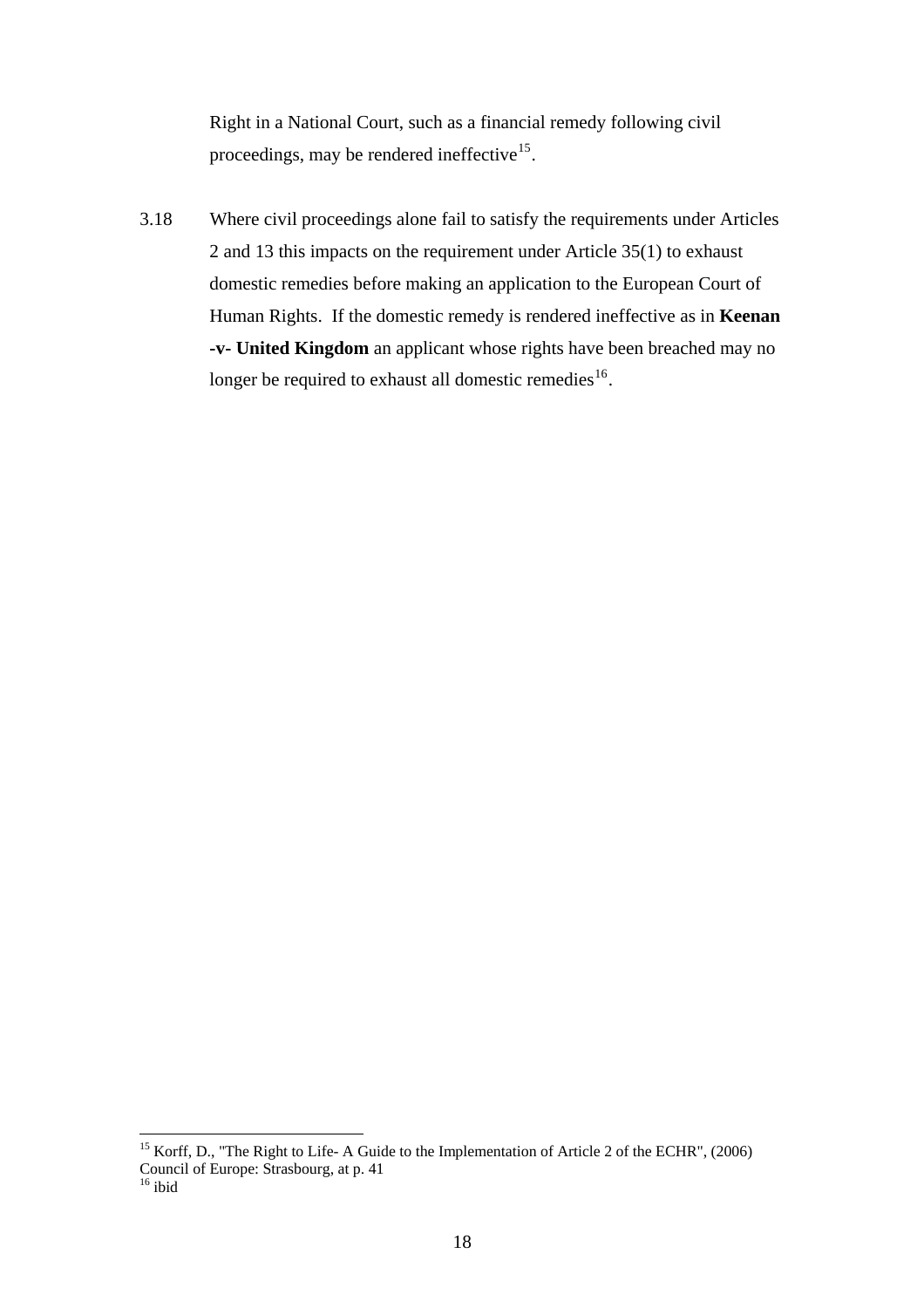#### **Chapter 4**

## **Conclusions and Recommendations**

- 4.1 When a death occurs in our prisons three separate investigations can take place – A Garda investigation (paragraph 2.4), the coroners investigation (paragraph 2.5) and an internal investigation by the prison authorities having custody of the deceased prisoner (paragraphs 2.6 and 2.7).
- 4.2 I am satisfied that the present investigation procedures by An Garda Síochána as detailed in paragraph 2.4 are robust, independent and transparent and fulfil part of the criteria for an independent investigation which would satisfy certain elements of Article 2 of the European Convention on Human Rights as outlined in Chapter 3 of this Report.
- 4.3 I am satisfied that the inquest procedures set out in paragraphs 2.5 are robust, independent and transparent and fulfil part of the criteria for an independent investigation which would satisfy certain elements of Article 2 of the European Convention on Human Rights as outlined in Chapter 3 of this Report.
- 4.4 I am not satisfied that the internal investigation as detailed in paragraphs 2.6 and 2.7 meets those parts of the criteria for an independent investigation which would satisfy the elements (other than those referred to in paragraphs 4.2 and 4.3) of Article 2 of the European Convention on Human Rights as explained in the case of **Jordan -v- United Kingdom** and referred to in detail in Chapter 3. The internal investigation is neither robust, independent nor transparent.
- 4.5 The European Court of Human Right's current position is that the procedural obligation may be satisfied through a combination of processes. The requirements do not need to be satisfied through a single process. I am satisfied that provided the investigation processes taken as a whole fulfill the **Jordan** requirements the procedural aspect of Article 2 should not be violated.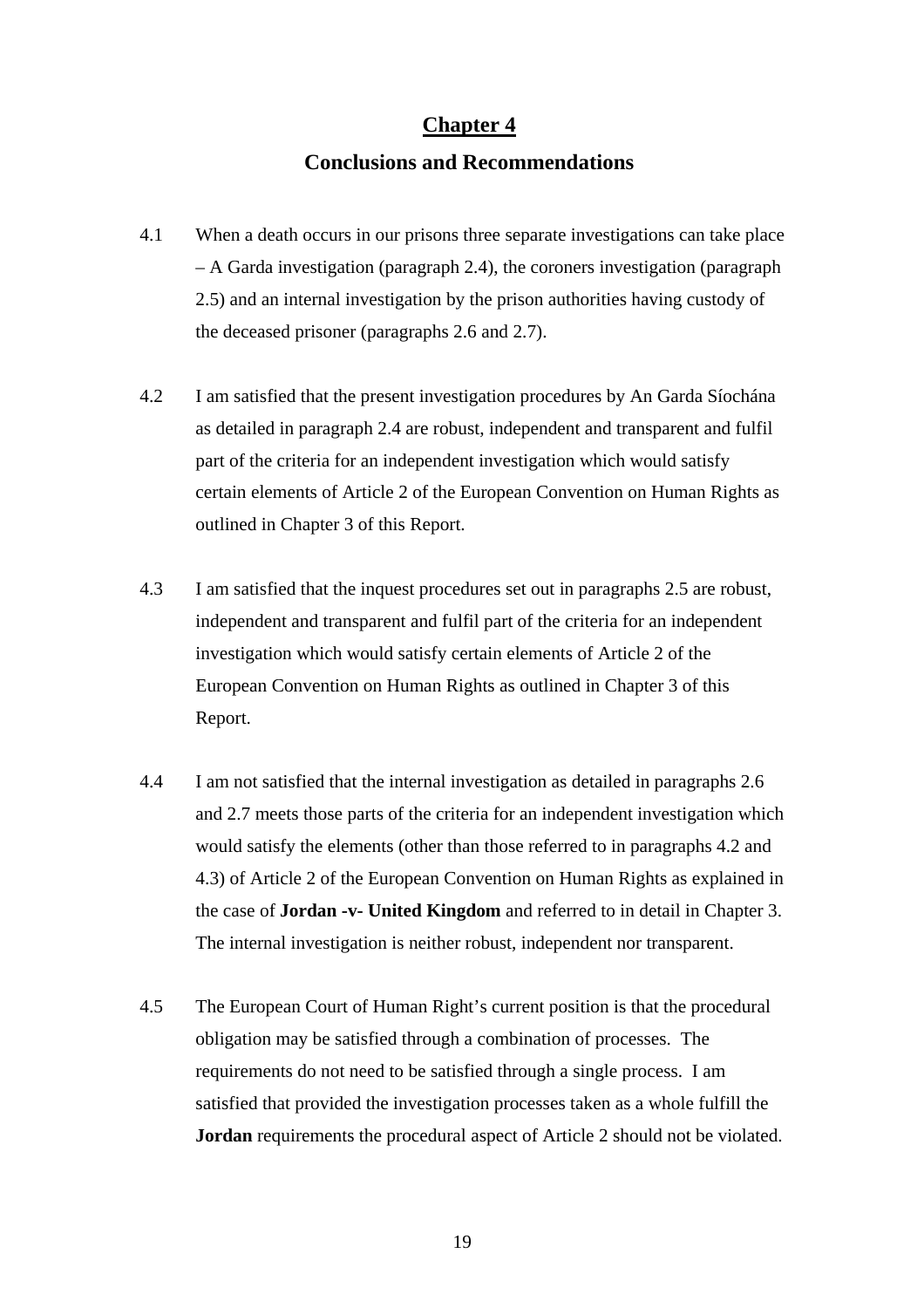- 4.6 It is for the Minister to bring forward either primary or secondary legislation including amending the Irish Prison Rules 2007 to provide that this State does comply with our obligations to properly investigate all deaths in prison custody.
- 4.7 There are many models that could be looked at but in an effort to be helpful and to provoke debate I suggest two solutions which, in my view, would satisfy the requirements of best practice as set out in **Jordan -v- United Kingdom** and would not fall foul of the procedural requirements of Article 2 of the European Convention on Human Rights.
	- (a) A system similar to the Garda Ombudsman Commission which undertakes independent investigations into all deaths in the custody of An Garda Síochána could be considered. This Commission, which has statutory powers, carries out a criminal investigation and, or, an investigation into the circumstances surrounding a particular incident which in many cases runs in parallel with a Garda investigation. In all cases, even where criminality is not found to be an issue, the Commission continues its investigation into all aspects surrounding such deaths. The results of such investigations with recommendations are submitted to the Commissioner of An Garda Síochána. In a prison context such an investigation procedure with statutory powers of investigation, similar to the Garda Ombudsman Commission's statutory powers, allied to an inquest would, in my view, satisfy the criteria laid down by the European Court of Human Rights in the case of **Jordan -v- United Kingdom** and would not fall foul of the procedural requirements of Article 2 of the European Convention on Human Rights. A Garda investigation could run in parallel with such an investigation. This model would require the enactment of primary legislation.
	- (b) Continue with the present investigation procedure conducted by An Garda Síochána and the Coroner and put in place an independent investigative procedure which would be robust and transparent in

20